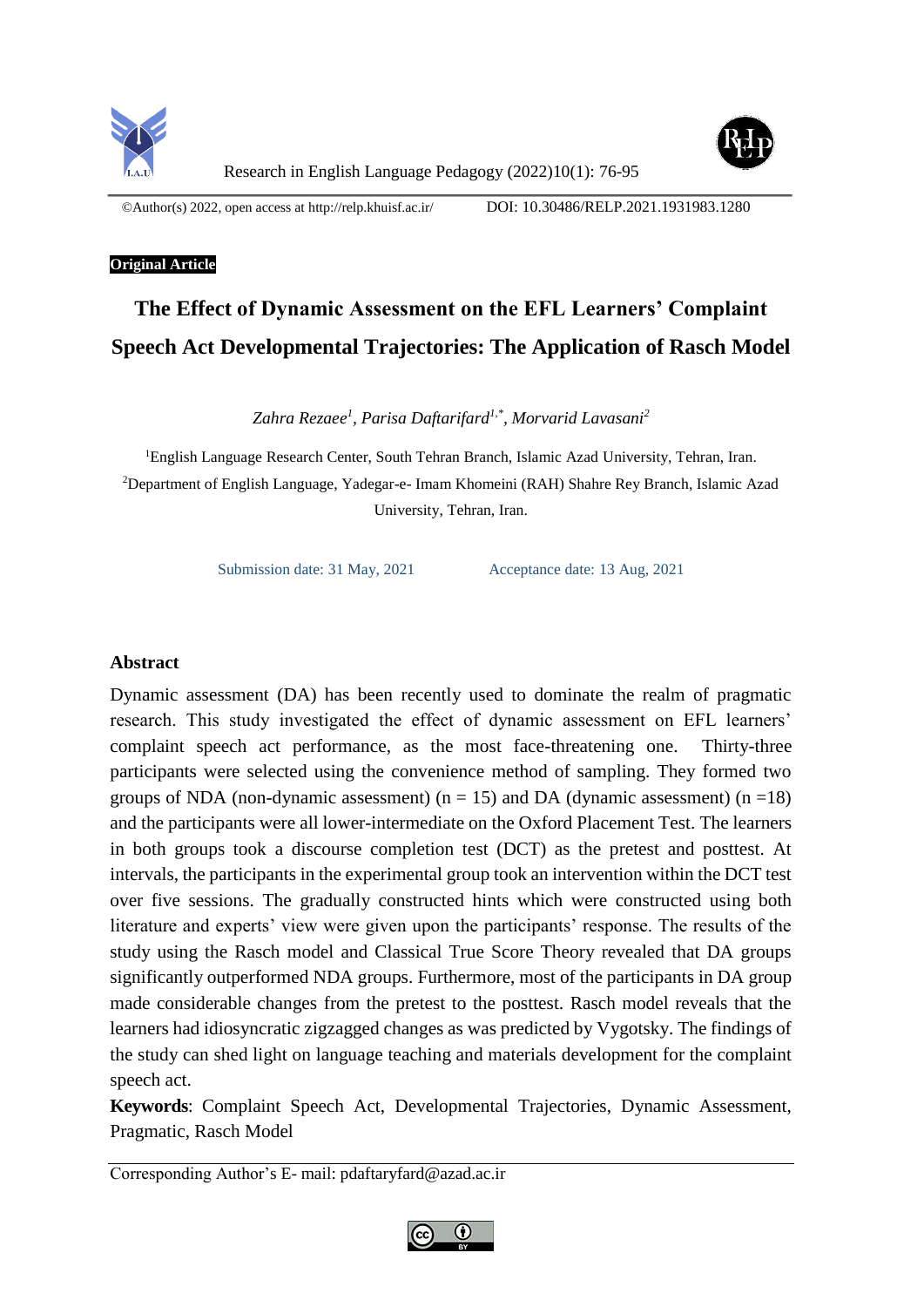#### **1. Introduction**

Dynamic Assessment (DA) has won the scholars' attention in the realm of language in general and most recently in language pragmatics in particular (Alavi et al., 2020; Moradian et al., 2019). The importance of such dialectical interaction between assessment and teaching in this area has been hinged upon the notion of Zone of proximal development (ZPD). Vygotsky (1980) claims that learners' potential ability occurs as the result of learners' interaction with objects, self, and others. Such desired interaction is believed to emerge when the intervention is systematically embedded within the test in the form of DA (Nassaji et al., 2021). This feature has recently become prominent in the realm of pragmatic studies.

The aim of almost all research on DA pragmatics is twofold, firstly to promote pragmatic development more efficiently and secondly to assess the knowledge more precisely and validly. While the latter is mostly stated in the literature, the former is legitimately triggered for further inquiry. Different scholars (Tajeddin & Tayebipour, 2012) believe that L2 pragmatic competence cannot develop without instruction. Speech act acquisition is not an easy task for learners as it is highly cultural and context-dependent in the way that an appropriate way of stating or acting something in one language might be inappropriate in another language. In other words, second language learners need to acquire pragmatic competence by gaining cultural understanding and communication skills. Zhang (2001)believes that teaching L2 pragmatic norms in the classroom (either directly or indirectly) would help learners to become competent users of the target language.

However, there is less consensus on what type of implicit or explicit instruction might be more efficient. Takahashi (2010) contends that explicit and implicit instructions can be both effective, but explicit instruction leads to much better performance in learning the targeted features. Still, others believe that through DA calibrated hints, not only learners become autonomous, but also they acquire knowledge more efficiently. It seems that DA is the site where explicit-implicit instruction merges "not in terms of polarity but based on modality [thereby] making the instruction more learner-friendly and ZPD-sensitive" (Tajeddin & Tayebipour, 2012, p. 88).

One of the prevalently used and face-threatening speech act is a complaint. Not much research has been done to investigate the effect of DA on the acquisition of pragmatic (Moradian et al., 2019) especially complaint speech acts. According to Pakzadian and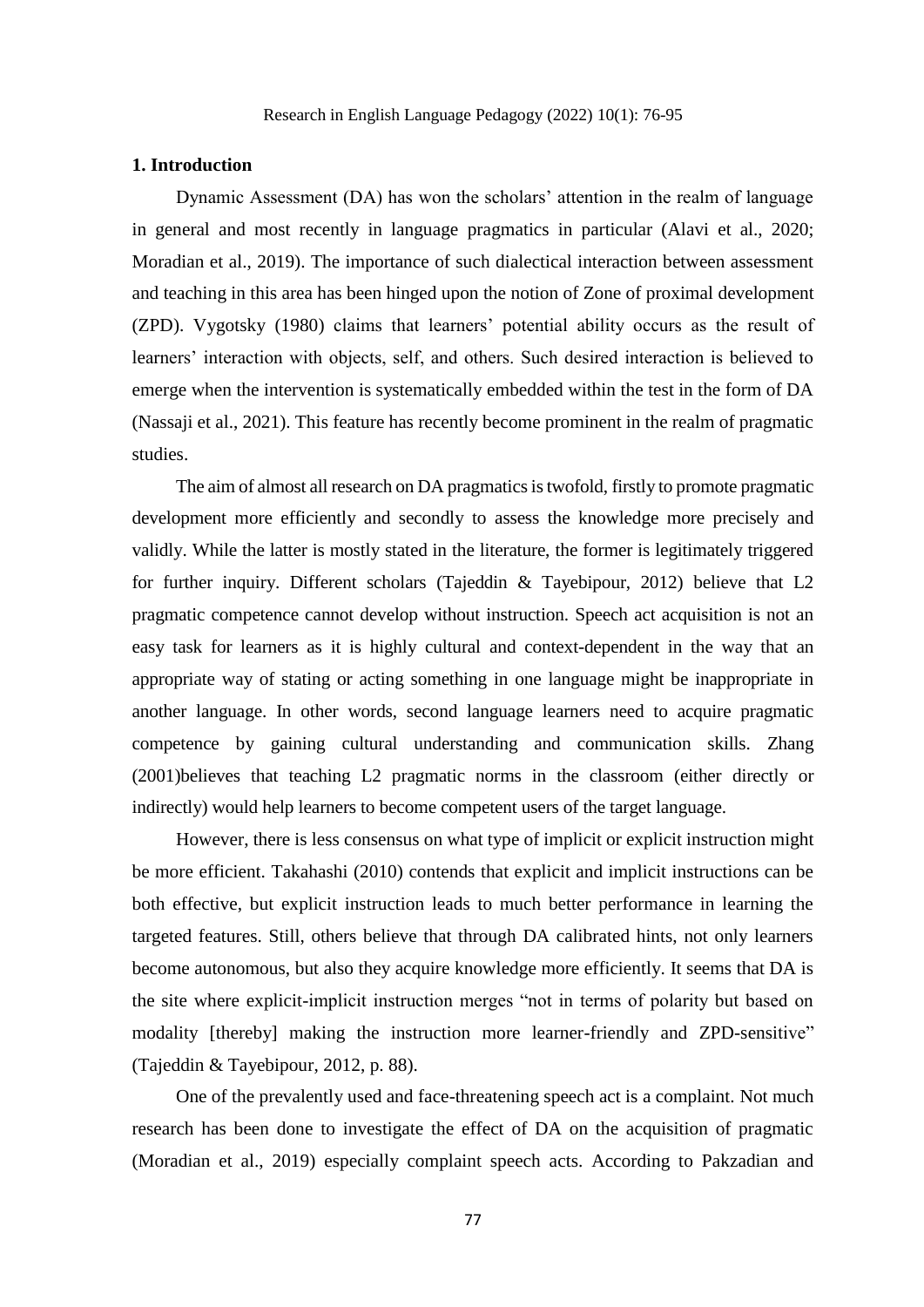Tajeddin (2014), although dynamic assessment has been a promising strand of research, a few studies have ever been conducted on complaint speech act Interlanguage development from the perspective of DA except for few. One of the research, for instance, is done by Alavi et al. (2020) who have applied computerized dynamic assessment to investigate the EFL learners' complaint speech act acquisition. Accordingly, the paired sample t-test revealed the EFL learners' developments throughout the study. What has been done in their research was to use static prompts that were given to the test takers upon their failures. Therefore, the interventions were not idiosyncratic. Elsewhere, Tajeddin and Tayebipour (2012) using the sandwich model teaching the speech acts through conversation investigated the effects of dynamic self-assessment on the acquisition of several speech acts including complaint; they could not find the overall improvement in the experimental group.

Although a few studies have been conducted on the complaint speech act, no research has been done to investigate the Microgenesis of development of EFL intermediate language learners' complaint speech act through the DA process. This is important for two reasons. The first reason is that as was mentioned before Complaint speech act is one of the most face-threatening ones which requires systematic ways of assessment and intervention. And the second reason is that it is claimed that ZPD based intervention can be more helpful than any other type of instruction (Tajeddin & Tayebipour, 2012). To test the latter, this study focused on pre-planned but idiosyncratic hints to engage the learners with pragmatic production problems during the process of assessment. Particularly, it aimed at investigating learners' feasible development and gaining higher levels of cognitive growth by appropriate forms of mediation. Furthermore, following Daftarifard (2016), it applies the Rasch model to investigate the microgenesis of development more closely. According to Sijtsma (1993), for instance, Classical True Score Theory (CTS) cannot account for dynamicity in DA studies. He suggested the use of Item Response Theory (IRT) to be used instead.

#### **2. Literature Review**

# **2.1. Complaint Speech Act**

A complaint speech act is one of the most face-threatening speech acts which is frequently used. Olshtain and Weinbach (1993) articulate that in the action of complaining, the speaker (S) expresses her dissatisfaction about a socially unacceptable act (SUA) for which the hearer (H) is responsible. Schaefer and James (1982), using oral role-play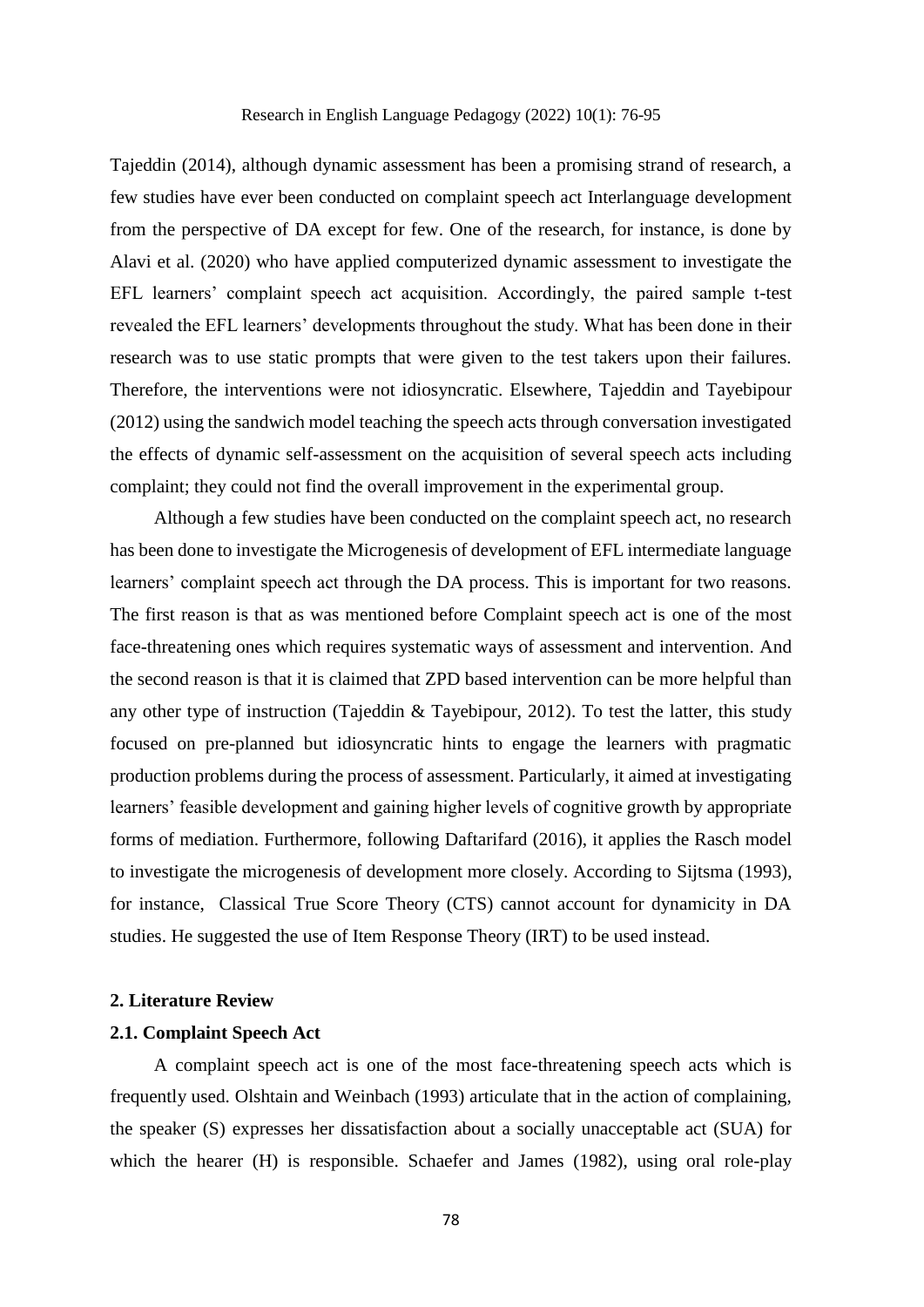identified nine components for the complaint speech act as "(1) Opener, (2) Orientation, (3) Act Statement, (4) Justification of Speaker, (5) Justification of Addressee, (6) Remedy, (7) Threat, (8) Closing, and (9) Valuation" (p. 44). Elsewhere, Piotrowska (1987) using the same data collection procedure with undergraduates EFL learners at the University of Hong Kong developed eight more components as societal justification, request for an explanation, blame, resignation, conciliation, persuasion, indirect disagreement, and request for agreement. Furthermore, Olshtain and Weinbach (1987) studied the complaint speech act production by native and non-native speakers of Hebrew and developed five strategies for the complaint speech act severity: (1) below the level of reproach, "No harm done, let's meet some other time", (2) disapproval, "It's a shame that we have to work faster now", (3) direct complaint, "You are always late and now we have less time to do this job", (4) accusation and warning, "Next time do not expect me to sit here waiting for you", and (5) threat, "If we do not finish the job today, I'll have to discuss it with the boss" (p. 202). The results of the study revealed that both native and non-native speakers of Hebrew had a greater tendency to use disapproval, complaint, and accusation strategies.

DeCapua (as cited in Arent, 1996) also compared the production of native speakers of German and American English as well as EFL German speakers' complaint speech acts using 'an open-ended Discourse Completion Test' (DCT). He identified five components to classify the complaint speech act namely as "(1) statement of problem, (2) request for repair, (3) justification, and (4) criticism" (p.127). He concluded that Germans were more indirect than Americans while speaking German and English. Elsewhere, Trosborg (1995) comparing the complaints produced by Danish learners of English with those of native speakers identified four categories: "(1) No Explicit Reproach, (2) Expression of Annoyance or Disapproval, (3) Accusation, and (4) Blame" (p. 315). Trosborg (1995) further classifies these into eight strategies: "(1) Hints, (2) Annoyance, (3) Consequences, (4) Indirect Accusation, (5) Direct Accusation, (6) Modified Blame, (7) Explicit Condemnation of the Accused's Action, and (8) Explicit Condemnation of the Accused as a Person" (p. 315-320). Trosborg (1995) also developed some mitigating strategies to reduce the impact of the complaint speech act imposition. Mitigating strategies are of two major types: (a) internal modifiers and (b) external modifiers or supportive moves. The latter refers to "(1) Preparators, (2) Disarmers, (3) Providing Evidence, and (4) Substantiation" (p. 330-332). And finally, Murphy and Neu (1996) investigated the American native speakers' and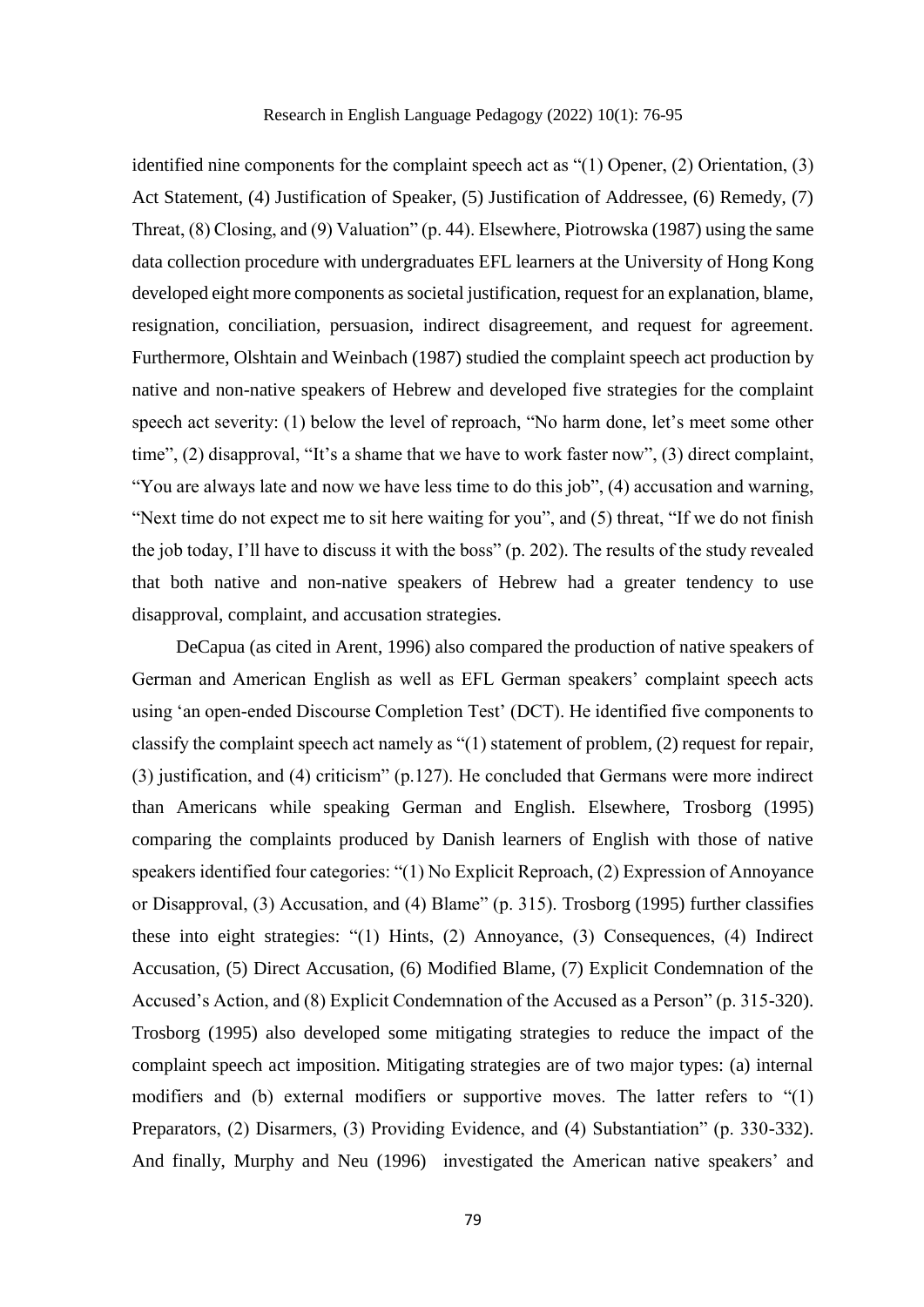Korean English learners' production of complaint speech act. They found four semantic formulas in the speech act as "(1) an explanation of the purpose, (2) a complaint, (3) a justification, and (4) a candidate solution: request" (p. 200). Accordingly, although American native speakers and Korean English learners produced a similar explanation of the purpose, justification, and candidate solution components, they were different in the production of the second component (the complaint). The non-natives produced more criticism than complaints, which was socially unacceptable to the English native speakers.

Learning pragmatics is important to avoid miscommunication or any imposition caused by cultural differences. The concept of 'politeness' is directly linked to the speech act theory. According to Lakoff (1973), politeness has three main universal rules, namely "do not impose, give options, and be friendly" (p. 298). Brown and Levinson (1987) state that all members of a society tend to maintain a public self-image in communication with others which is called 'face' (either positive face or negative face). According to politeness theory, a positive face shows the desire to have one's self-image approved by others, while a negative face is a part of the personality that requires not to be imposed upon. This public self-image is very fragile, and any threat to this image is considered to be "face-threatening and not acceptable" (Cutting & Fordyce, 2020, p. 43). In the complaint speech act, the imposition is highly dependent on distance and power. According to Shahrokhi and Jan (2012), "the social distance between the interlocutors is an indication of how well the speaker and the hearer know one another. Social distance has a binary value of (+SD) where the interlocutors do not know one another well, and (-SD) where the interlocutors know one another well" (p.693). Furthermore, "the social power is the relative social dominance of one of the interlocutors on the other one; social dominance has a ternary value, namely  $(S>H)$  where the speaker dominates the hearer,  $(S=H)$ where the speaker and the hearer are equal, and  $(S< H)$  where the speaker is dominated by the hearer" (Shahrokhi & Jan, 2012, p. 693).

#### **2.2. Dynamic Assessment in Pragmatic Instruction**

Nowadays, it is believed that interaction within the test (dynamic assessment) can give a better picture of the learners' real competence (Lantolf & Poehner, 2008). *Dynamic assessment* (DA) is drawn from Vygotsky's (1978) 'Sociocultural Theory of Mind' (SCT), a mixture of dialectical integration of instruction and assessment in a dynamic manner, which needs being sensitive to learners' 'Zone of Proximal Development' (ZPD) during the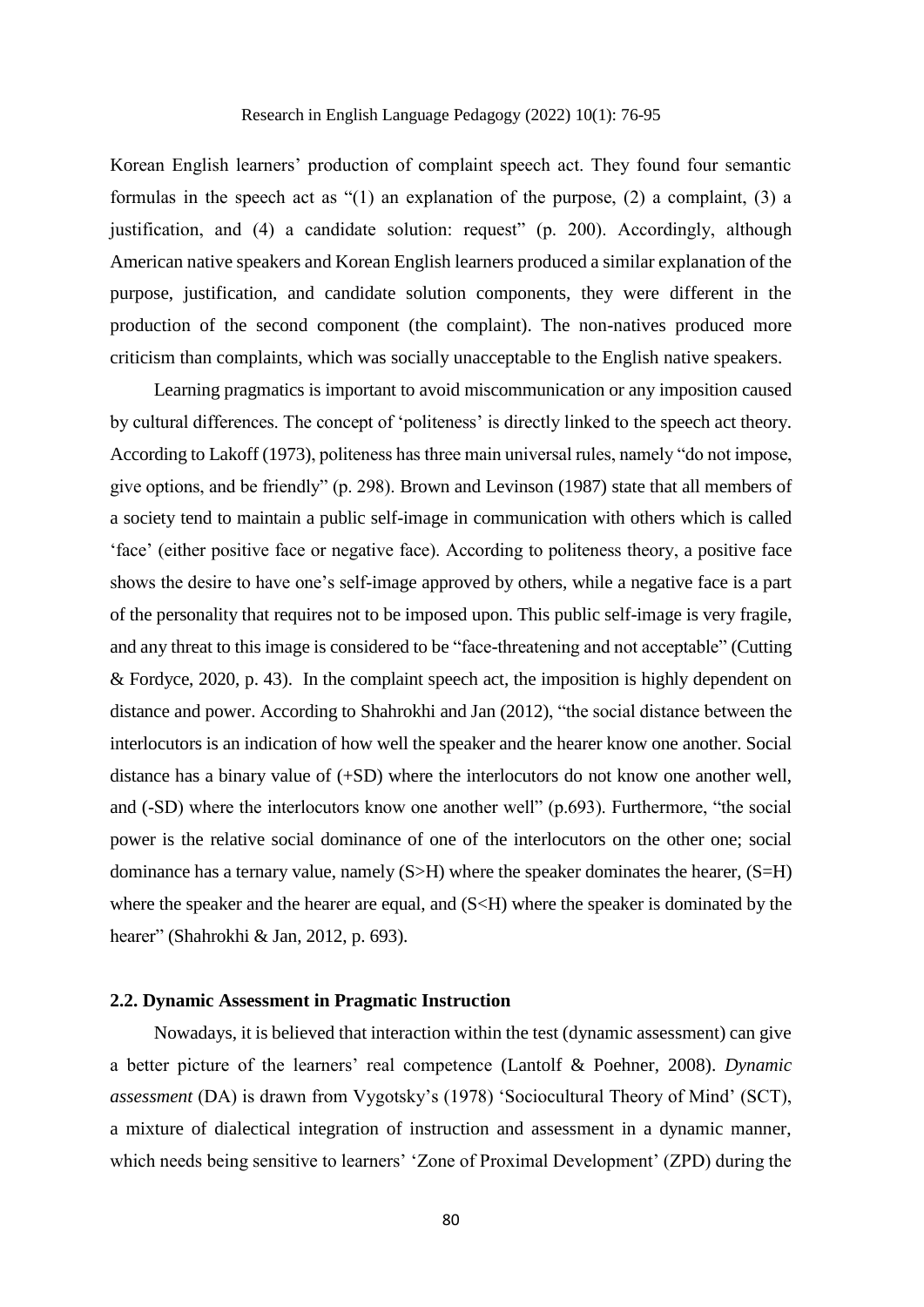process of assessment (Daftarifard, 2016) when instruction is embedded into assessment dialectically (Ableeva, 2010; Lantolf, 2009). For instance, Lantolf (2009) emphasizes that successful education includes the dialectical integration of instruction and assessment in a dynamic manner and must be sensitive to learners' zone of proximal development. It is believed that these interactions are internalized and provide the basis for cognitive development (Lantolf & Poehner, 2008).

To actualize this theory, different scholars (Daftarifard, 2016) proposed different mechanisms of providing and constructing interventions within the test. To Aljaafreh and Lantolf (1994), for instance, (a) providing help in a gradual process, (b) immediate offering of help, and (c) dialogic nature of interaction are the mechanisms that should be observed in DA process. Daftarifard (2016) also used think-aloud protocol analysis to construct interventions based on the extracted strategies. She divided strategies into correct and wrong strategies depending on whether they led the learners to the correct or incorrect answers and whether the strategy types can match the question types. Many studies to date (e.g., Ableeva, 2010; Nassaji & Swain, 2000) used dynamic assessment in different areas, however, few studies used the method to investigate the effect of dynamic assessment on the microgenesis of complaint speech act development. The present research aims at answering the following questions using both the Rasch model and CTS:

- 1. Does the dynamic assessment have any significant effect on EFL intermediate learners' complaint speech act production?
- 2. To what extent, do dynamic interventions create qualitative differences in the EFL intermediate learners' complaint speech act production?
- 3. To what extent, is the EFL intermediate learners' developmental trajectory steady or zigzagged?

#### **3. Methodology**

# **3.1. Design and Context of the Study**

The design of this study is a mixed-method quasi-experimental developmental design (Daftarifard, 2016). It is mixed-method because, in the process of instrumentation, the interview was conducted thereby constructing the intervention within the DCT was performed. Furthermore, the study was quasi-experimental since manipulation was applied to see the effect of DA complaint DCT on the EFL learners' pragmatic competence and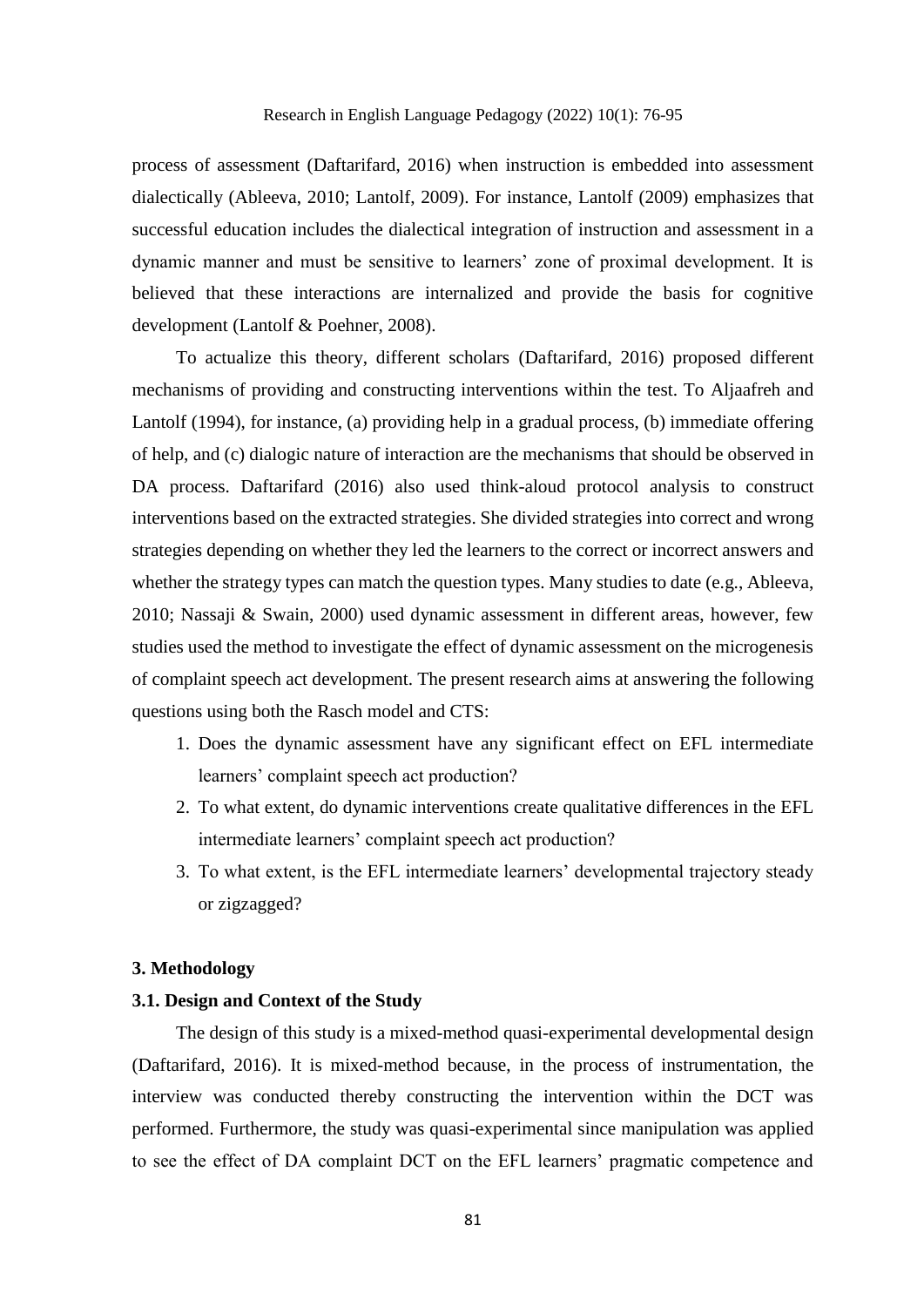relevant ZPD. And finally, the present research is developmental as in DA studies, idiosyncratic development is the main focus of attention.

# **3.2. Participants**

Two groups of participants attended this study. The understudy group included 33 EFL Iranian learners who were selected from a pool of 77 participants in Islamic Azad University, South Tehran Branch in Tehran, Iran. All of them majored in Teaching English as a Foreign Language (TEFL), and their age ranged between 18 and 40 years old. The participants were all lower intermediate whose scores on the OPT were between 20 and 30 out of 40. The method of sampling was convenience method and the participants were all volunteers. They formed two groups of non-dynamic (NDA)  $(n = 15)$  and dynamic (DA)  $(n = 18)$  assessment groups. The NDA participants enrolled in letter writing class, whereas the participants in the DA group had not taken letter writing course then. NDA group aimed to control the practice effect. Therefore, no intervention was taught to the NDA group although they were learning about different letter writing purposes through their letter writing course. The unequal sample size was due to the nature of convenience sampling and the fact that the present participants formed an intact group. The sample size was suitable for Rasch Analysis (Linacre, 2021, personal communication). Rasch person reliability index is 0.87 logit and Cronbach Alpha equals 0.85 which is acceptable. The second group included two expert raters and six novice language learners. The novice learners' opinions were used to measure the response validity of the test. In other words, to ensure the operativeness of the responses were once checked with similar learners. The sampling size was determined based on data saturation. Two other expert raters rated the degree of explicitness and implicitness of the interventions.

The second group included two experts as the raters for constructing the dynamic prompt tasks. All the raters held Ph.D. in Teaching English as a Foreign Language (TEFL), and they had sufficient competence in English sociopragmatics and pragmalinguistics to construct the dynamic prompt tasks.

Table 1.

*Summary of 33 Measured Person*

| TTT<br>М<br>n<br>∸<br>.<br>00111<br>-- |
|----------------------------------------|
|----------------------------------------|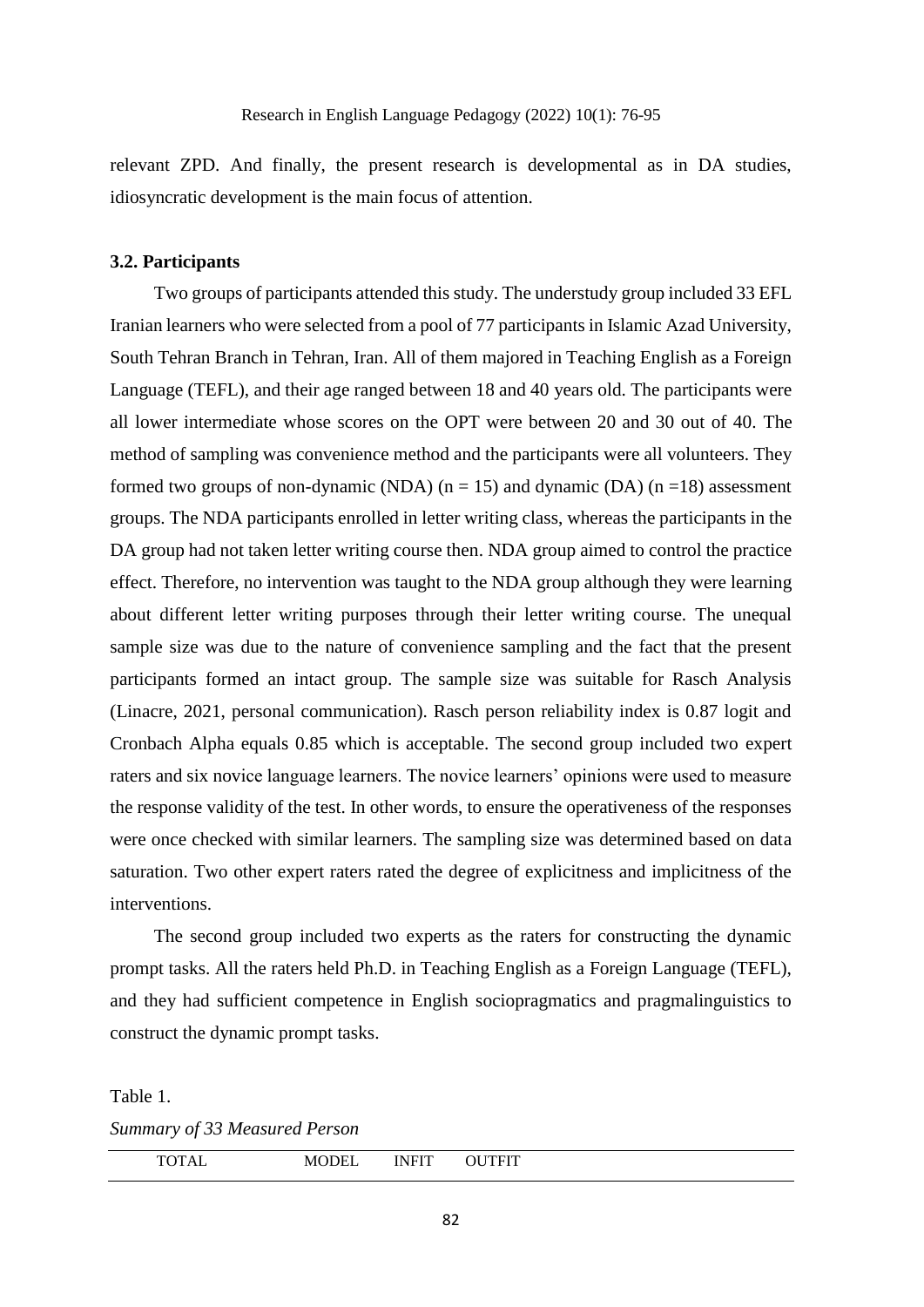Research in English Language Pedagogy (2022) 10(1): 76-95

| SCORE COUNT MEASURE ERROR MNSO ZSTD MNSO ZSTD                      |  |  |  |  |  |  |
|--------------------------------------------------------------------|--|--|--|--|--|--|
| MEAN 45.4 12.0 1.45 .44 .99 .0 1.00 .0                             |  |  |  |  |  |  |
| S.D.<br>7.0 .0 1.37 .15 .51 1.0 .47 .9                             |  |  |  |  |  |  |
| MAX, 59.0 12.0 5.36 1.04 2.99 2.6 2.74 2.5                         |  |  |  |  |  |  |
| MIN. 33.0 12.0 -.28 .27 .32 -1.9 .36 -1.6                          |  |  |  |  |  |  |
| REAL RMSE 49 TRUE SD 1.28 SEPARATION 2.63 PERSON RELIABILITY 87    |  |  |  |  |  |  |
| MODEL RMSE 46 TRUE SD 1.29 SEPARATION 2.80 PERSON RELIABILITY .89  |  |  |  |  |  |  |
| S.E. OF PERSON MEAN $= .24$                                        |  |  |  |  |  |  |
| PERSON RAW SCORE-TO-MEASURE CORRELATION = .96                      |  |  |  |  |  |  |
| CRONBACH ALPHA (KR-20) PERSON RAW SCORE "TEST" RELIABILITY $= .85$ |  |  |  |  |  |  |

#### **3.2. Instruments**

Three instruments were used in this study. The first instrument was the 'Oxford Placement Test' (OPT) (Wistner et al., 2009), which was used to measure the participants' language proficiency levels. To make our sampling fairly homogeneous in terms of their proficiency levels, the first 40 items on the OPT were administered. The OPT consisted of vocabulary and grammar items, which the participants answered them in 30 minutes. Based on the results of the OPT, Cronbach's Alpha was 0.74 and the mean was 25.97 (SD=4.997). The second instrument was two 'Discourse Completion Test' (DCT) on complaint speech act. The first DCT encompassed 6 situations of complaint speech act which were selected from Shahrokhi and Eshraghi (2016) and Zhang (2001) to which all learners were asked to write their responses. The second DCT also contained 6 other situations which were taken from the same source. The responses on both DCTs were rated by two raters. Kappa agreement was estimated as 90% which showed that the raters agreed on the scoring criteria. The ordinal raw scores given by the raters were then changed into a scaled score using the Rasch model for both pretest and posttest. According to Adams et al. (2012), raw scores are ordinal in nature and should change into a scaled score to get a more valid result. Moreover, the nature of ZPD is dynamic thereby requires a dynamic measure. CTS is static in nature and cannot estimate idiosyncratic Z score for each individual; the attribute is observed when estimating scaled score. The test specifications are presented in Tables 2 and 3 below.

Table 2.

*Item Statistics: Measure Order*

ENTRY TOTAL TOTAL MODEL INFIT OUTFIT PT-MEASURE EXACT MATCH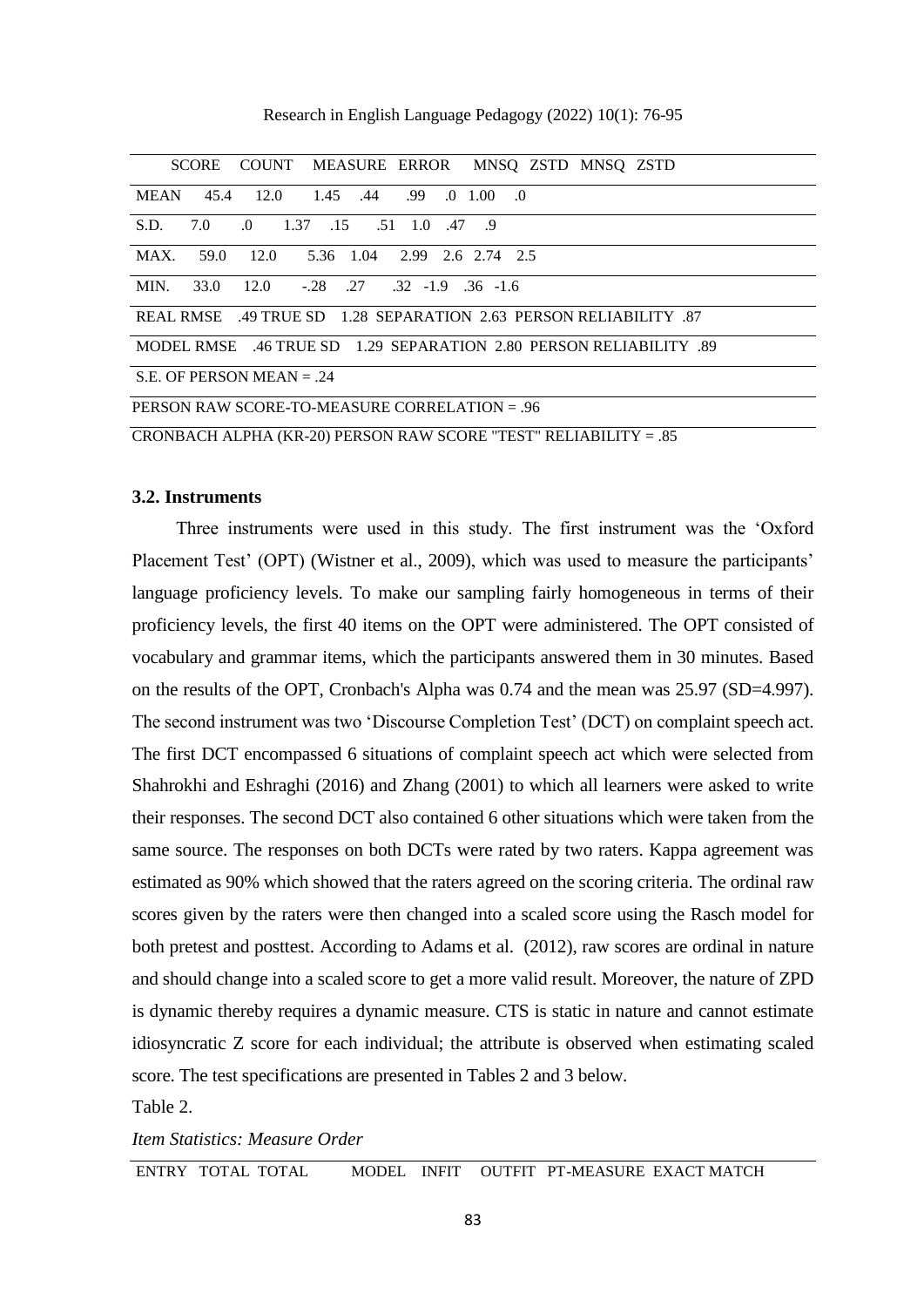Research in English Language Pedagogy (2022) 10(1): 76-95

NUMBE SCORE COUNT MEASURE S.E. MNSQ ZSTD MNSQ ZSTD CORR. EXP. OBS% EXP% ITEM

|    | 5 108  | 33 |     | .83 .19 1.24 .9 1.12 .5 .65 .64 57.6 47.9 QPRE_5              |
|----|--------|----|-----|---------------------------------------------------------------|
|    | 6 112  | 33 | .68 | .20 1.07 .3 .97 .0 .66 .63 54.5 48.3 QPRE_6                   |
|    | 4 114  | 33 | .60 | .20 .75 -.8 1.03 .2 .60 .62 51.5 49.5 QPRE_4                  |
|    | 1 119  | 33 | .38 | .22 .71 -.9 .66 -1.2 .68 .61 57.6 51.6 QPRE_1                 |
|    | 2 123  | 33 |     | .18 .23 .92 -.1 .98 .0 .65 .60 45.5 54.1 QPRE_2               |
|    | 7 127  |    |     | 33 -.05 .25 1.38 1.1 1.11 .5 .52 .59 54.5 55.2 QPOS_1         |
|    | 3 128  |    |     | 33 -.11 .25 .99 .1 .89 -.3 .61 .59 63.6 55.2 QPRE_3           |
| 10 | 130    |    |     | 33 -.24 .26 .80 -.5 .77 -.7 .67 .59 63.6 56.3 QPOS_4          |
| 12 | - 130  |    |     | 33 -.24 .26 .80 -.5 .75 -.8 .60 .59 60.6 56.3 QPOS_6          |
| 8  | 132    |    |     | 33 -.38 .27 1.07 .3 1.03 .2 .49 .58 51.5 57.0 QPOS_2          |
|    | 11 135 |    |     | 33 -.61 .28 1.01 .1 .94 -.1 .64 .57 51.5 59.4 QPOS_5          |
|    |        |    |     | 9 140 33 -1.03 .30 1.39 1.3 1.71 1.9 .37 .55 54.5 63.7 QPOS_3 |
|    |        |    |     |                                                               |
|    |        |    |     | MEAN 124.8 33.0 .00 .24 1.01 .1 1.00 .0 55.6 54.6             |
|    |        |    |     | S.D. 9.4 .0 .53 .03 .22 .7 .25 .8 5.2 4.5                     |

Table 3.

*Summary of Measured Item*

|                                                             | TOTAL        |                 |                                                                 | MODEL              |  | INFIT |                          | <b>OUTFIT</b> |  |  |  |  |
|-------------------------------------------------------------|--------------|-----------------|-----------------------------------------------------------------|--------------------|--|-------|--------------------------|---------------|--|--|--|--|
|                                                             | <b>SCORE</b> |                 | COUNT MEASURE ERROR MNSQ ZSTD MNSQ ZSTD                         |                    |  |       |                          |               |  |  |  |  |
|                                                             |              | MEAN 124.8 33.0 |                                                                 | $.00$ $.24$ $1.01$ |  |       | $.1 \quad 1.00 \quad .0$ |               |  |  |  |  |
|                                                             |              |                 | S.D. 9.4 .0 .53 .03 .22 .7 .25 .8                               |                    |  |       |                          |               |  |  |  |  |
|                                                             |              |                 | MAX. 140.0 33.0 .83 .30 1.39 1.3 1.71 1.9                       |                    |  |       |                          |               |  |  |  |  |
|                                                             |              |                 | MIN. 108.0 33.0 -1.03 .19 .71 -.9 .66 -1.2                      |                    |  |       |                          |               |  |  |  |  |
| REAL RMSE 26 TRUE SD 47 SEPARATION 1.81 ITEM RELIABILITY 77 |              |                 |                                                                 |                    |  |       |                          |               |  |  |  |  |
|                                                             |              |                 | MODEL RMSE .24 TRUE SD .47 SEPARATION 1.93 ITEM RELIABILITY .79 |                    |  |       |                          |               |  |  |  |  |
| $S.E.$ OF ITEM MEAN = 16                                    |              |                 |                                                                 |                    |  |       |                          |               |  |  |  |  |
| UMEAN=.0000 USCALE= $1.0000$                                |              |                 |                                                                 |                    |  |       |                          |               |  |  |  |  |
| ITEM RAW SCORE-TO-MEASURE CORRELATION $=$ -.99              |              |                 |                                                                 |                    |  |       |                          |               |  |  |  |  |

As are shown in the Tables, the items do not have any misfit (including infit and outfit); all item indices were between 0.6 and 1.6. Furthermore, the Test Rasch reliability index was acceptable; it was 0.79 digits.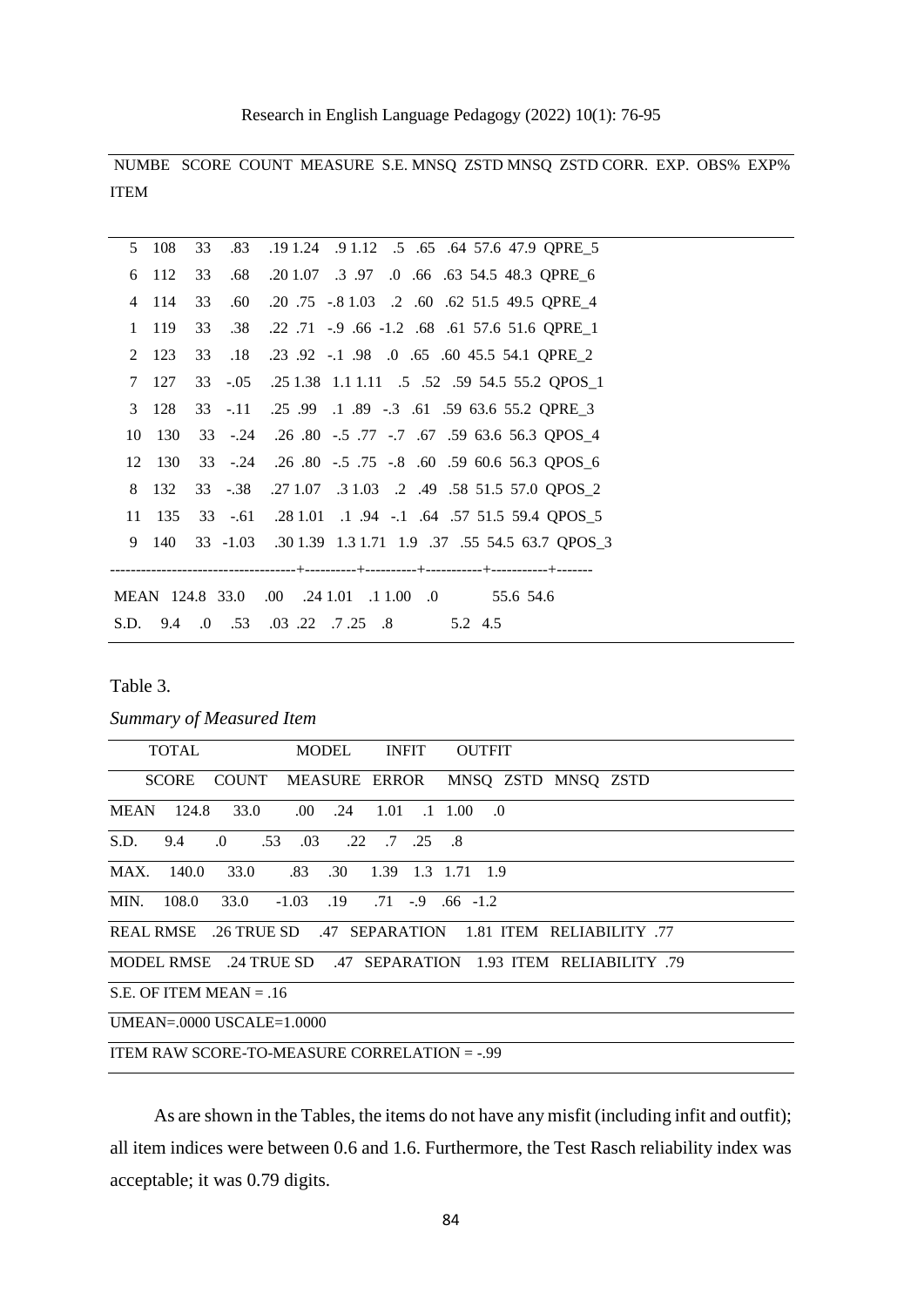#### Research in English Language Pedagogy (2022) 10(1): 76-95

The third instrument which was only used in the DA group was the 'intervention instrument'. Following the interventionist approach, the pre-planned hints were prepared to intervene the learners with pragmatic production problems during the treatment sessions. The only difference was that the hints order was selected idiosyncratically depending on the EFL learners' mistakes. These hints were constructed by using the literature and the experts' views. Basically, the hints were as follows:



*Figure 1.* The most implicit to the most explicit interventions

# **3.3. Data Collection Procedure**

The present research occurred through the following stages. In the first stage, the gradually complex interventions were constructed using both literature based on frequency and experts' views. The dynamic assisted DCT was validated using the expert raters and six novice language learners. The novice learners' opinions were used to measure the response validity and operativeness of the gradually constructed interventions. In the second step, the participants were selected based on their language proficiency scores on the OPT.

In the next step, the learners in both DA and NDA groups took a discourse completion test (DCT) selected from Shahrokhi and Eshraghi (2016), as well as Zhang (2001), as the pretest. The learners were asked to write their answers to the complaint situations in the pretest. After the pretest, the learners in DA groups took a gradually mediated discourse completion test (DCT) as the treatment material for every one of five treatment sessions. The intervention is highly dependent on the type of errors they made. First, the learners in DA groups were asked to write their response to each situation within DA material. And then, the learners took the graduated prompt format of the DCT which was prepared in the phase of instrument construction. The dynamic version of the test was administered individually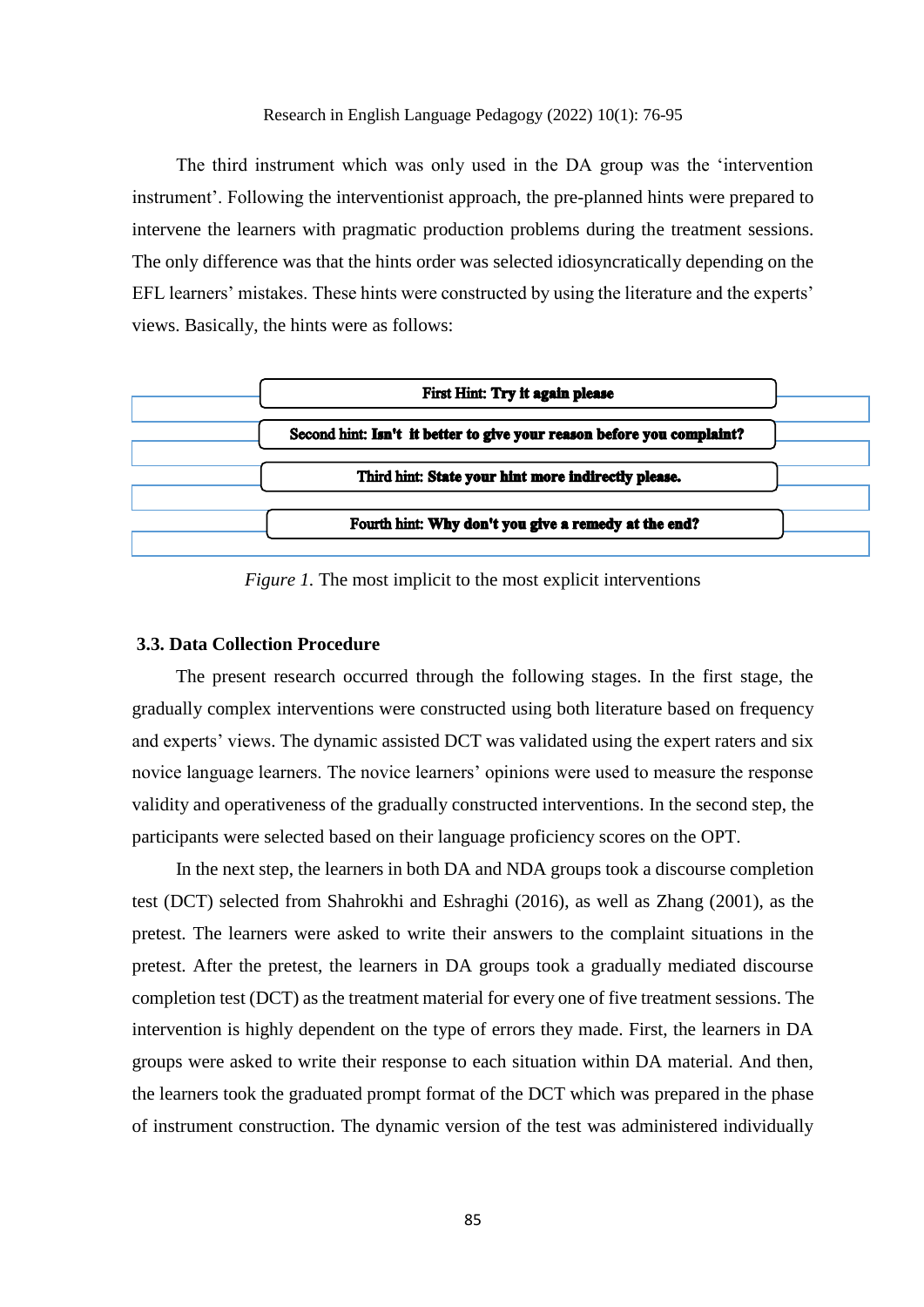and all sessions were recorded. For instance, one of the situations in this study for DA groups is presented below:

*Situation 3: One of your neighbors, Judy seldom tightly closes the door of the garbage can after she throws the garbage into it. You are the closest resident to this garbage can. The bad smell of the garbage and the flies bother you a lot. Today, she does that again when you see her near the garbage can. How will you complain? (-SD, S=H)*

- *Learner: Close the door of the garbage can tightly from tonight because the bad smell of the garbage bothers us. Do it, otherwise, I will speak in other way next time.*
- *Mediator: Try it again, please.*
- *Learner: Some neighbors and I are angry because of the bad smell of the garbage. I saw you did not close the door of the garbage can tightly. Do it from tonight.*
- *Mediator: State your complaint more indirectly, please.*
- *Learner: All the members of this apartment are annoyed because of the bad smell of the garbage. Please close the door of the garbage can tightly.*
- *Mediator: Why don't you give more remedy at the end?*
- *Learner: All the members of this apartment are annoyed because of the bad smell of the garbage. Please close the door of the garbage can tightly or you can change the place of it.*

*The results in each stage were scored using the following 6-point Likert scale taken from Taguchi, et al., (2006). The scale ranged from 0 to 5 as follows:* 

- *0 shows no performance at all;*
- *1 shows very poor performance (very difficult expressions to understand);*
- *2 shows poor performance (difficult determination of correctness because of the interference from grammatical and sociolinguistic errors);*
- *3 shows fair performance (somewhat correct and appropriate sentences);*
- *4 shows good (mostly correct and appropriate expressions);*
- *5 shows excellent performance (fully correct and appropriate expressions).*

In the end, both DA and NDA group took the second DCT test as the posttest. The results were rated by two expert raters using the Taguchi, et al.'s scale. Any disagreements were *discussed to reach* a consensus.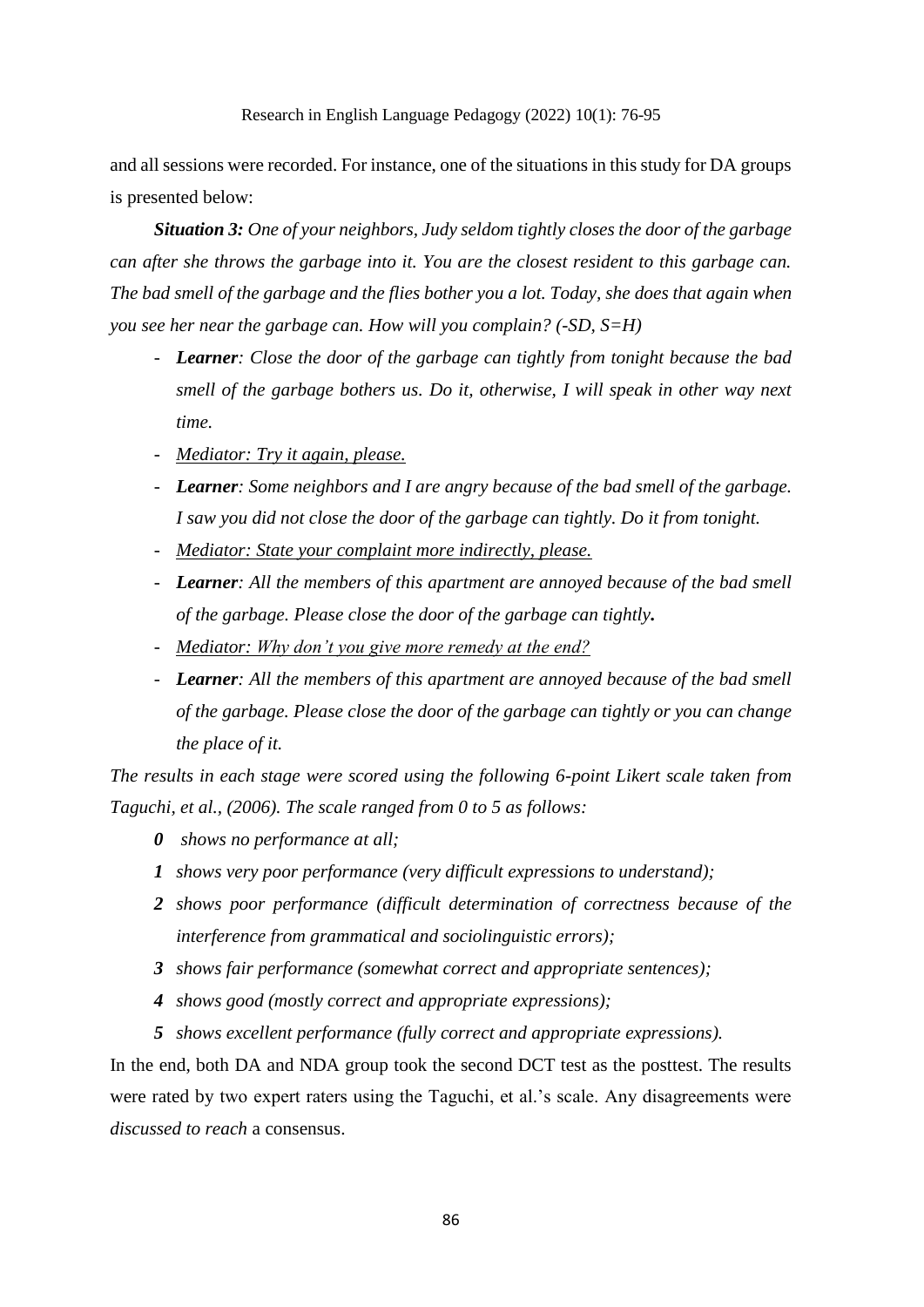# **3.4. Data Analysis Procedure**

To answer the questions posed in this paper, both SPSS and Winsteps were used. Rasch repeated measure is used to investigate the idiosyncratic changes the individuals showed during the intervention procedure.

# **4. Results**

# **4.1. Complaint Strategy Dynamic Assessment: Analysis of Covariance**

To answer the first question of this study, "does dynamic assessment have any significant effect on EFL learners' complaint speech act production", one-way ANCOVA was run using SPSS 24. The assumptions were checked before running the analysis. The data was revealed to be normally distributed (indices of skewness and kurtosis were less than 2). Furthermore, the data revealed to have homogeneity of regression slope (Figure 2). Also, the groups were not significantly different in the pretest (t  $(31) = 2$ , p > 0.05). And finally, data showed homogeneity of variance both in the pretest (Flevene =1.52,  $p = ns$ ) and posttest (Flevene  $=3$ ,  $p = ns$ ).



Figure 2. *Homogeneity of two groups in pre and post-tests*

Table 4.

*The Effect of DA on Students' Complaint Speech Act Performance Tests of between-subjects Effects*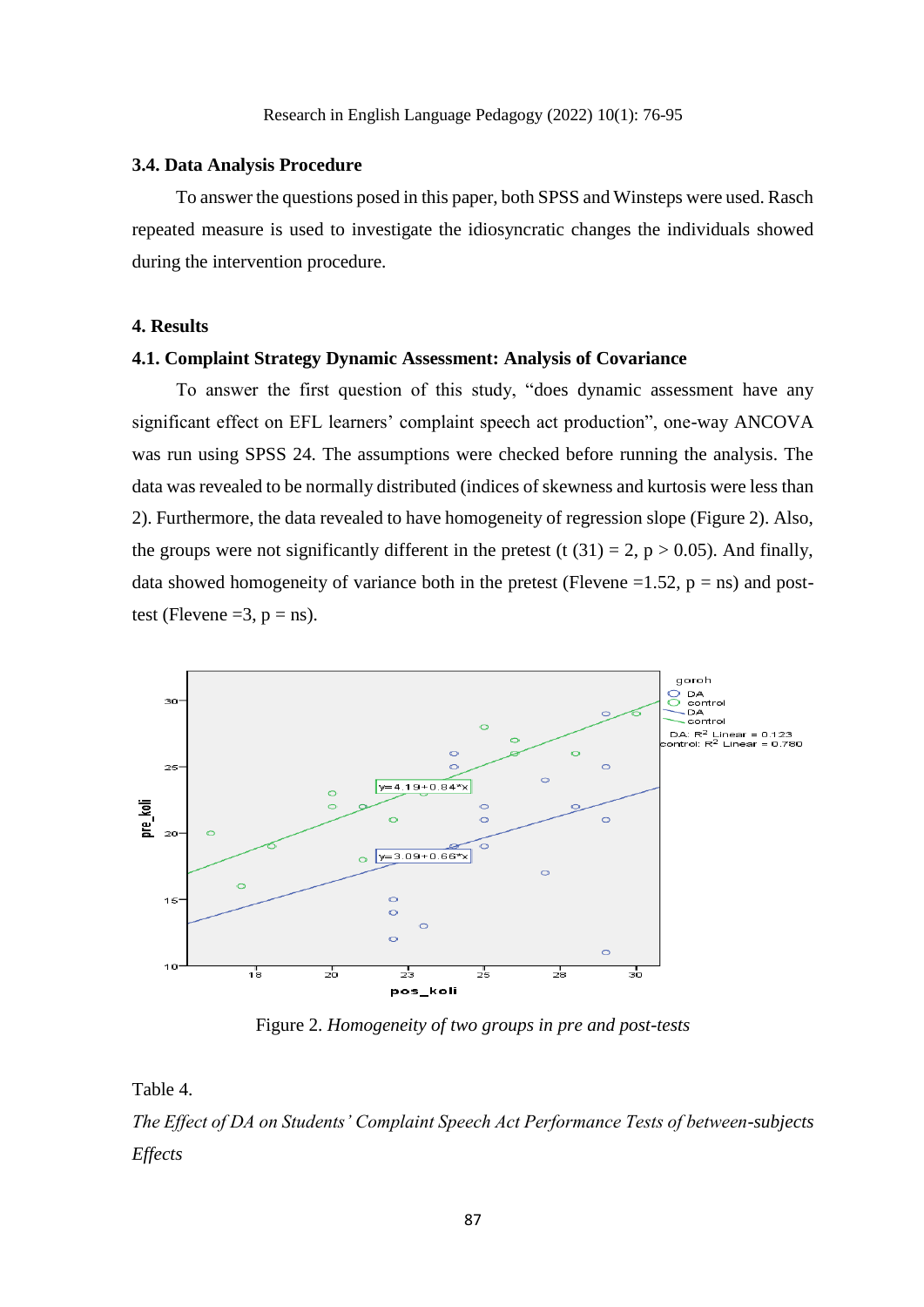| Type III Sum of      |    |                                    |             |      | Partial Eta |  |
|----------------------|----|------------------------------------|-------------|------|-------------|--|
| Squares              | df |                                    | F           | Sig. | Squared     |  |
| 179.804 <sup>a</sup> |    | 89.902                             | 10.872      | .000 | .420        |  |
| 310.540              |    | 310.540                            | 37.554      | .000 | .556        |  |
| 119.936              |    | 119.936                            | 14.504      | .001 | .326        |  |
| 121.136              |    | 121.136                            | 14.649      | .001 | .328        |  |
| 248.075              |    | 8.269                              |             |      |             |  |
| 19532.000            |    |                                    |             |      |             |  |
| 427.879              |    |                                    |             |      |             |  |
|                      |    | 2<br>1<br>1<br>1<br>30<br>33<br>32 | Mean Square |      |             |  |

Research in English Language Pedagogy (2022) 10(1): 76-95

a. R Squared  $= .420$  (Adjusted R Squared  $= .382$ )

As is shown in Table 4, the effect of dynamic assessment on EFL learners' complaint speech act performance was significant; F  $(1, 30) = 14.504$ , p < 0.05. The eta square was 0.32 which showed a moderate effect size of the data. After controlling the effect of covariance (pretest) the adjusted mean for DA group was  $25.6$  (SEM = 0.76) which was more than that of NDA group ( $M = 22.46$ , SEM = 0.77). This is in line with Daftarifard's (2016) research who found that DA was more informative than NDA assessment. Elsewhere, Spector (1992) working on phonemic awareness through graduated prompt DA found that the participants' performance has considerably changed from the pretest and posttest. Furthermore, the author (2016) found that DA was efficient in improving EFL learners' performance on the FCE, although these changes were idiosyncratic.

# **4.2. Dynamic Assessment and EFL Developmental Trajectories**

In the heart of Vygotsky's theory and Dynamic assessment is the notion of Zone of Proximal Development or idiosyncratic changes that individuals may show during the intervention stage. To answer the second and third questions of this study, "To what extent, do dynamic interventions create qualitative differences in the EFL learners' complaint speech act production?" and "To what extent, is the EFL learners' developmental trajectory predictable from their performance in the pretest?", the EFL learners' production during the intervention stage were analyzed both descriptively and qualitatively.

The results of the descriptive analysis are shown in Figures 3 and 4. Figure 3 shows that the performance of the lower intermediate DA group from the pretest to the posttest was considerably different. Most of the participants except (participants 7, 8, 9, and 10) developed throughout the study.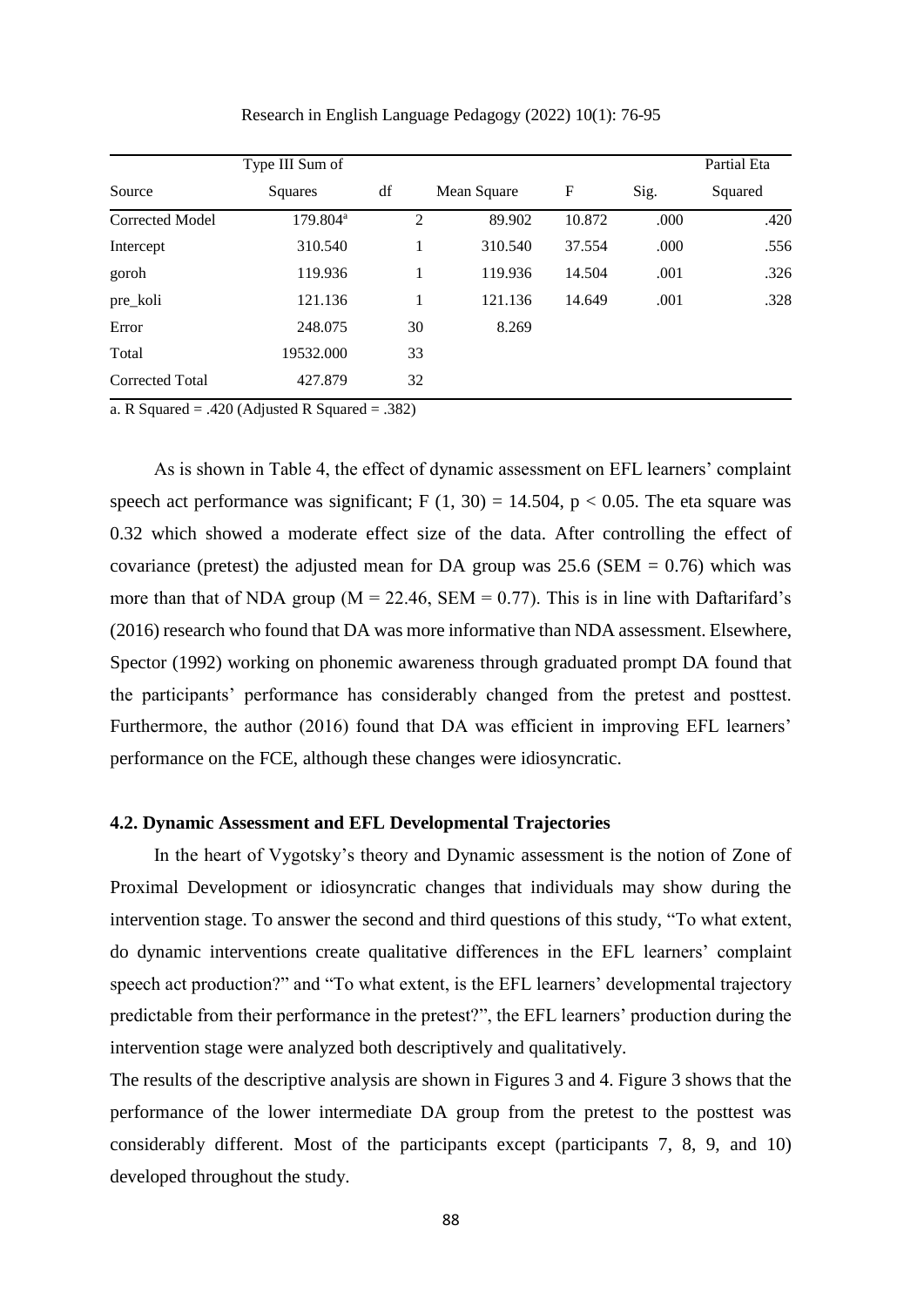



*Figure 3.* Developmental trends in lower intermediate DA group

Figure 4 shows that lower intermediate NDA group made no eye-catching developments from the pretest to the posttest.



*Figure 4.* Developmental trends in lower intermediate NDA group

Also, to learn about the individual differences during the intervention procedure, the students' performance was scored on a 5-point Likert scale. The participants had five opportunities to write the correct answers using the hints the researchers provided them with. Whenever the participants were able to get the complete core (i.e., 5), they would not receive any intervention on the task. For the sake of measurement, the given score of 5 was considered as the score for the rest of remained intervention phase. The raw ordinal scores were then subjected to Winstep to change into the scaled scores which is an interval. The estimated Rasch Person reliability was 0.92 and Rasch item reliability was estimated as 0.94 with a Cronbach alpha of 0.92. The first performance (the unassisted pretest) was kept as the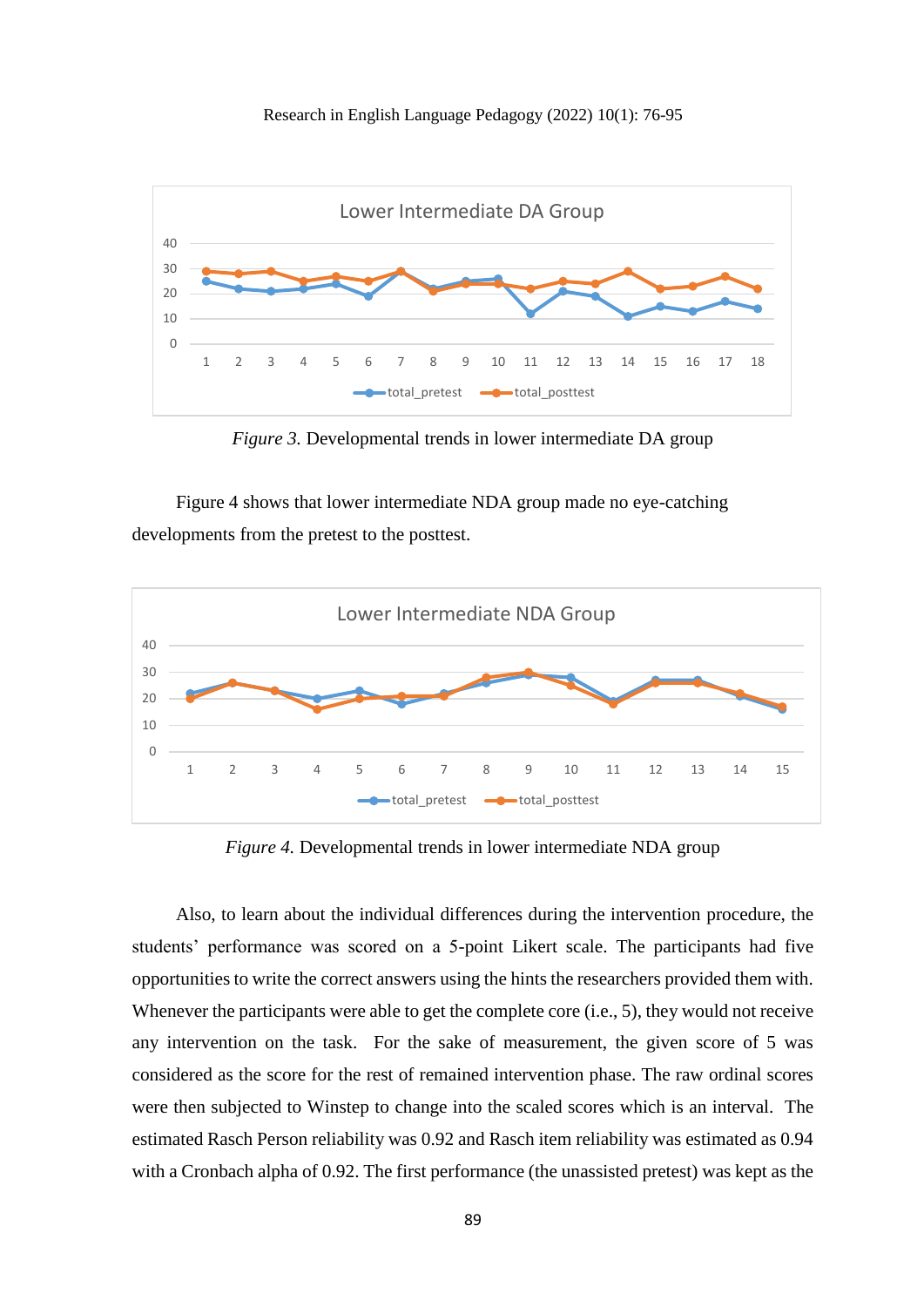baseline and other performances were anchored at the unassisted pretest. The results are shown in Figure 5.



*Figure 5.* Developmental trends using the scaled score in DA group

As is shown in Figure 5, the baseline scores of participants were located when the test was unassisted. B, C, D, E, and F were five successive stages the participants received intervention upon their failure to fulfill the task successfully. In Figure 5, some of the participants (1, 7, 12, &13) scored the same in the pretest but developed differently through five-stage interventions; participants' scores in the final attempt were 4.87 logits whereas participants 1 and 12 have got scores of 5.91 and 2.19 logits respectively. Moreover, some participants regressed considerably. For instance, participants 16 and 6 regressed from a scaled score of -0.46 and 0.45 to -0.55 and 0.39 logits respectively. Furthermore, as is shown in Figure 5, the following four developmental patterns can be observed in the data:

- $\checkmark$  Some participants' ability levels in the complaint pragmatics were the same in the unassisted stage but improved differently (the participants number 11 and 15)
- $\checkmark$  Some of the participants' ability level was different in the unassisted stage but reached the same logit score in stage two (for instances the participants number 15 and 4) or stage three (for instance, the participants 1 and 12) or stage four (for instance, the participants 9 and 11).
- $\checkmark$  Some of the participants were scored similarly in the unassisted pretest, developed differently in some stages but reached the same ability level in stage four (like participants 4 and 9)
- $\checkmark$  And some of the participants had the same ability in the first and last stages of the experience but developed differently within the intervention stage.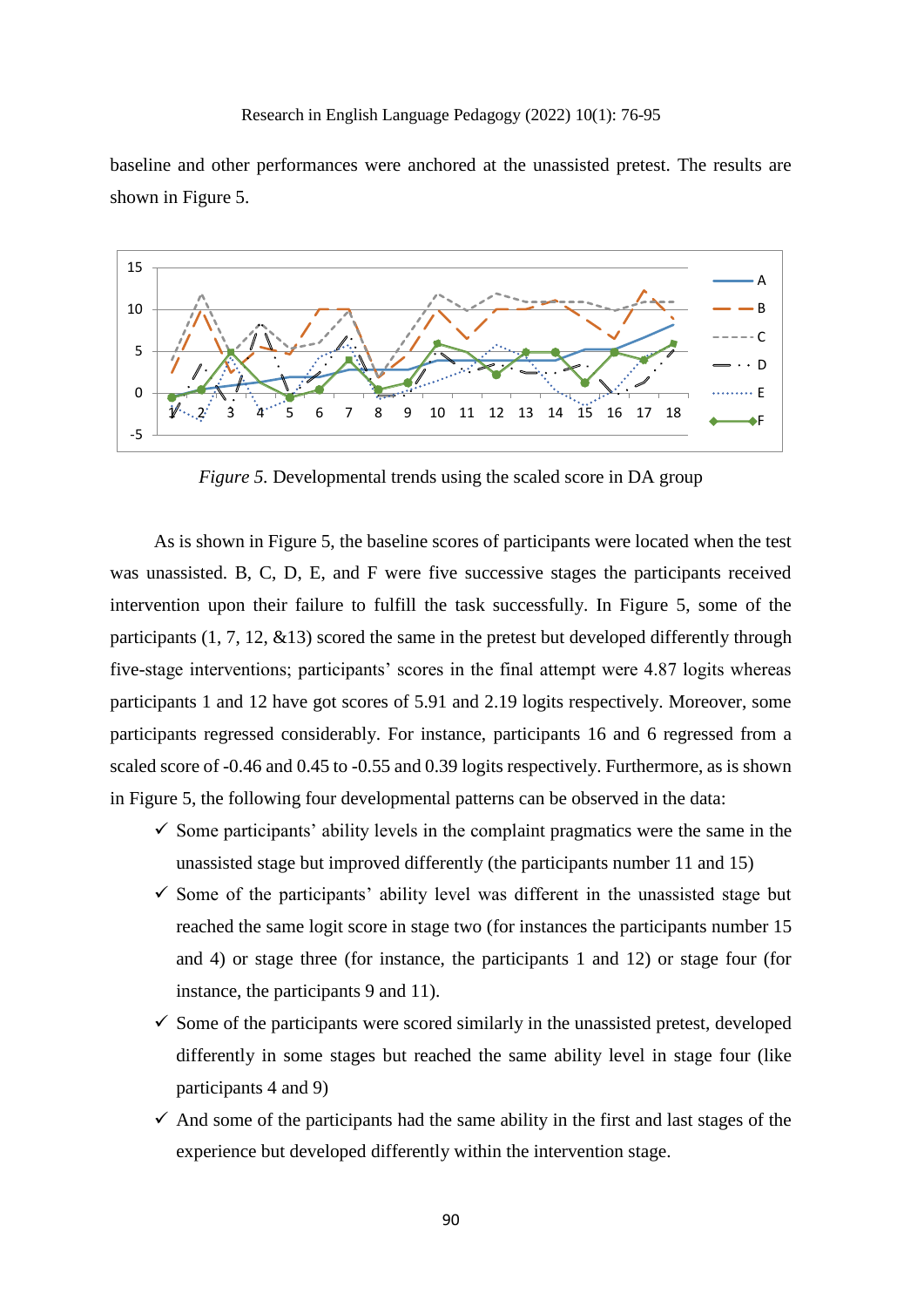#### **5. Discussion**

The result of this study confirmed that mediational hints in the DA group made a significant change in learners' complaint speech act production and also the DA group was more successful than NDA. This finding is in line with Daftarifard (2016) who found 7 patterns in the EFL performance on the FCE through DA different stages of interventions. Also, the finding is in line with what Vygotsky (1980) claimed about individuals' different ZPD even when their unassisted performance is the same. Also, the zigzagged trajectory found in the data is in line with what Ableeva (2010) found in finding who found in his research on DA listening comprehension.

There have been some other studies that are in line with the findings of this research such as the one carried out by Hidri (2014). He investigated the effect of dynamic assessment on listening comprehension and used both static and dynamic assessment approaches. Indeed, both quantitative and qualitative analysis of data indicated better development in the learners' listening comprehension in the DA group. The findings of the present study are also in line with findings of a study carried out by Sadeghi and Khanahmadi (2011), who assessed the effect of dynamic assessment on the development of Iranian EFL learners' gramma. They concluded that dynamic assessment was significantly effective in developing the learning of L2 grammar. Both DA and NDA groups in the present research received instruction implicitly. However, intervention within the test method seems to arise learners' noticing their gaps during the DA session. The finding is in line with Trenchs (1994) who investigated the EFL Catalan and American speakers' ability to transfer the complaint speech act from their language to English using Bilingual Discourse Completion Questionnaire. Trenchs (1994) concluded, "although both groups made use of similar semantic formulas, EFL speakers showed negative pragmatic transfer" (p. 281).

This is also true with Aljaafreh and Lantolf's (1994) study in which the impact of mediation on three EFL learners' grammatical production in composition was examined. The results indicated that dynamic assessment was significantly effective in helping the learners to gain control over the grammatical structures. Elsewhere, Nassaji et al. (2000) followed Aljaafreh and Lantolfs's (1994) research and investigated the interaction between a mediator and two ESL learners to find which one of the mediation types (ZPD-sensitive one vs. random mediation type) led to development. The result of this study proved that the learner receiving ZPD-sensitive mediation improved more than the non-ZPD learner on the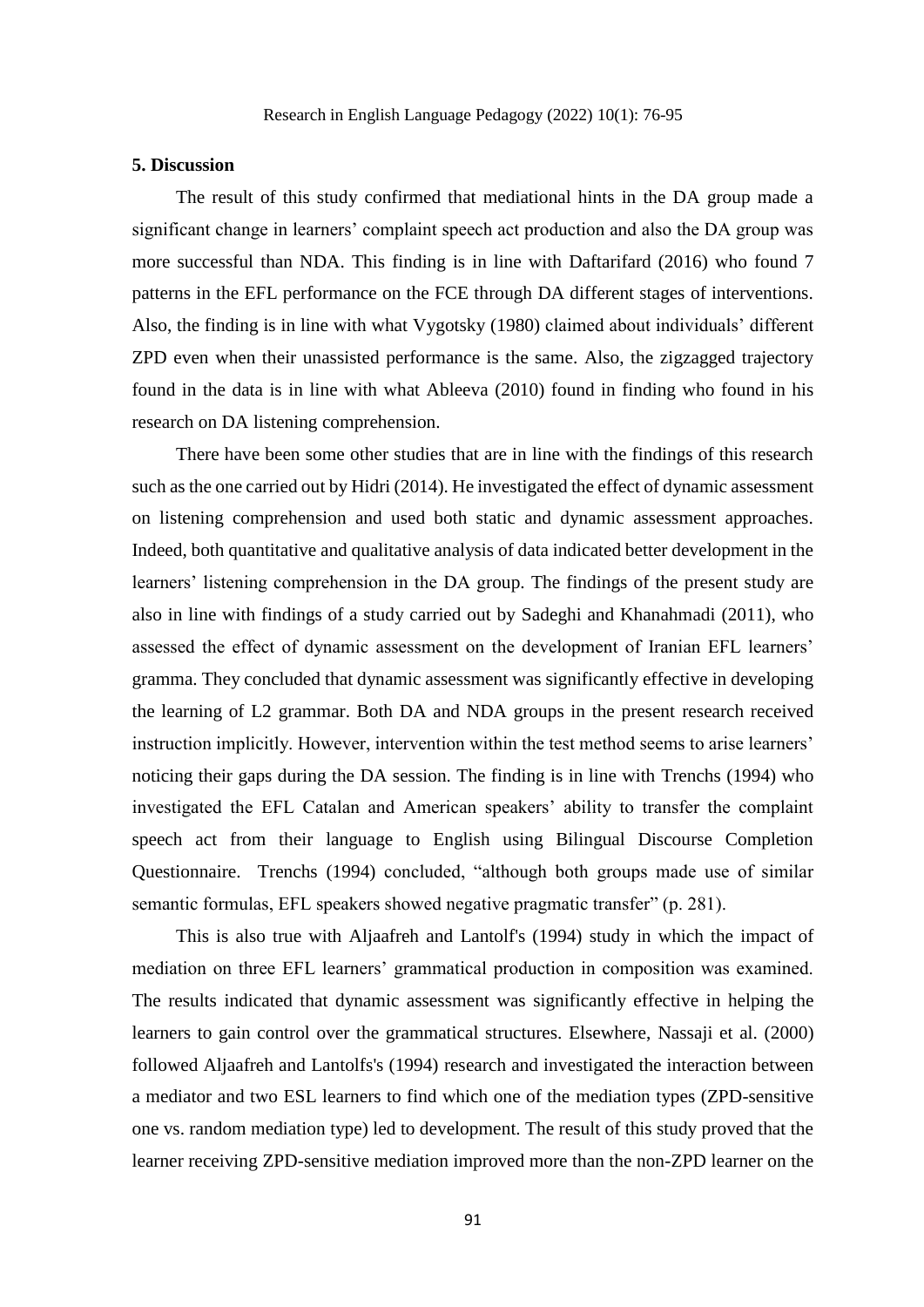final composition task. In the present research, the DA group received ZPD sensitive feedback and mediation. This probably causes them to notice their gap. This finding is in line with Alavi et al.'s (2020) research who assessed the effect of dynamic assessment on improving EFL learners' pragmatic knowledge. The results revealed that dynamic assessment was significantly effective in promoting the learners' complaint speech act performance. The difference between the present study and that of Alavi et al.'s study is that in the former the intervention was ZPD sensitive but in the latter, the mediation was constructed statically. To change computerized DA into a ZPD sensitive program, we suggest the use of artificial intelligence.

Another finding of this research supported the zigzagged nature of developmental trajectories. This is in line with the results of Poehner's (2005) research which focused on the effect of dynamic assessment on the oral abilities of six advanced students of L2 French. According to Poehner (2005), "the findings suggest that DA is an effective means of understanding learners' abilities and helping them to overcome linguistic problems" (p. iv) as the EFL learners' development is Zigzagged. Elsewhere, Ableeva (2010) studied the effect of dynamic assessment on promoting listening comprehension of intermediate university students of L2 French and compared the findings of this study with those of traditional tests. Ableeva (2010) concluded that the learners' listening comprehension development in the DA group was idiosyncratic.

# **6. Conclusion**

The findings of the present study indicated that the performance of DA group from the pretest to the posttest was significantly different. In other words, DA group in the posttest greatly outperformed NDA group in the pretest. Whereas, NDA group made no significant changes from the pretest to the posttest. Furthermore, this developmental trend was found to be idiosyncratic or ZPD based thereby helping learners to notice their gap. As finding an efficient way of teaching speech act to EFL learners seems necessary (Thijittang  $& \mathcal{L}e$ , 2010) ZPD based speech act instruction using DA can help learners to internalize their understanding about the correct use of language to express their complaints appropriately in various situations.

According to the findings drawn from the present research, DA-based, ZPD-oriented, and interactive activities can help EFL learners have better learning of L2 pragmatics. Thus,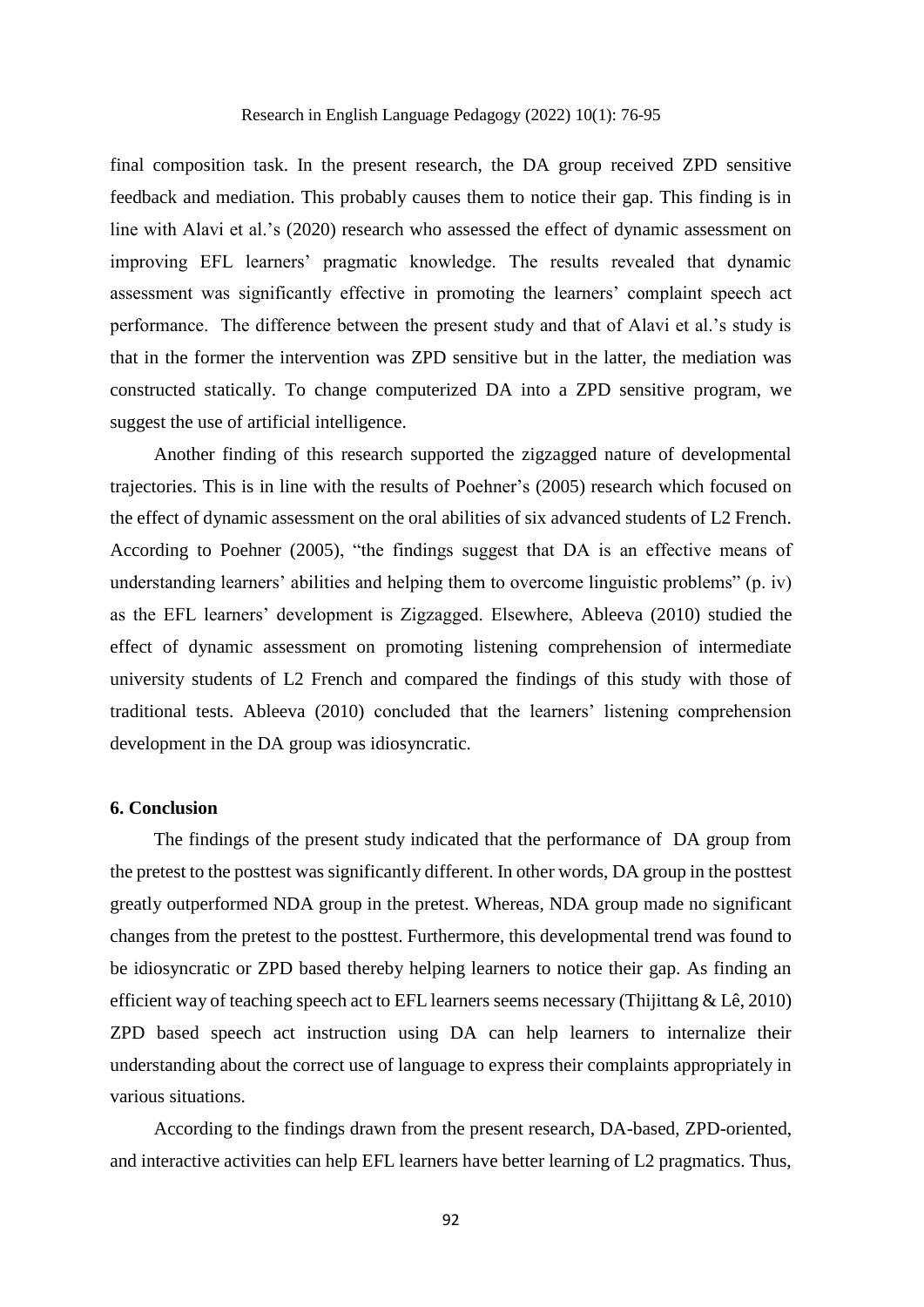#### Research in English Language Pedagogy (2022) 10(1): 76-95

it is suggested that such activities can be applied to the EFL lessons. Furthermore, this study has provided an opportunity for testing the complaint speech act by using dynamic assessment. Therefore, it is recommended that the results of the present study can be applied as the baseline data for designing tests in EFL classrooms regarding different speech acts. The findings of this study can have effective implications in all educational contexts including foreign language learning and teaching especially curriculum designers to take useful steps for learners' development. Further research can be conducted to study the effect of DA on different levels of language proficiency in different parts of foreign language learning or to endeavor to apply artificial intelligence to DA process to enable ZPD based or idiosyncratic intervention within the test speech act DA format.

#### **References**

- Ableeva, R. (2010). *Dynamic assessment of listening comprehension in L2 French* (Unpublished doctoral dissertation), The Pennsylvania State University, United States.
- Adams, R. J., Wu, M. L., & Wilson, M. (2012). The Rasch rating model and the disordered threshold controversy. *Educational and Psychologial Measurement, 72*(4), 547-573.
- Alavi, S., Shahsavar, M., & Norouzi, M. (2020). Diagnosing EFL learners development of pragmatic competence implementing computerized dynamic assessment. *Issues in Language Teaching, 9*(1), 117- 149.
- Aljaafreh, A., & Lantolf, J. P. (1994). Negative feedback as regulation and second language learning in the zone of proximal development. *Modern Language Journal, 78*(4), 465-483.
- Arent, R. (1996). Sociopragmatic decisions regarding complaints by Chinese learners and NSs of American English. *Hong Kong Journal of Applied Linguistics, 1*(1), 125-147.
- Brown, P., & Levinson, S. C. (1987). *Politeness: Some universals in language usage*: Cambridge university press.
- Cutting, J., & Fordyce, K. (2020). *Pragmatics: a resource book for students*: Routledge.
- Daftarifard, P. (2016). *Reading comprehension as an interactional ability: Evidence from task-based and response-based interventions* (unpublished doctoral dissertation), Science and Research Branch, Islamic Azad University, Tehran, Iran.
- Eshraghi, A., & Shahrokhi, M. (2016). The realization of complaint strategies among Iranian female EFL learners and female native English speakers: A politeness perspective. *International Journal of English Linguistics, 6*(2), 8-20.
- Hidri, S. (2014). Developing and evaluating a dynamic assessment of listening comprehension in an EFL context. *Language Testing in Asia, 4*(4), 1-19.
- Lakoff, R. (1973). The logic of politeness. *Comparative Literature Studies, 9*, 292-305.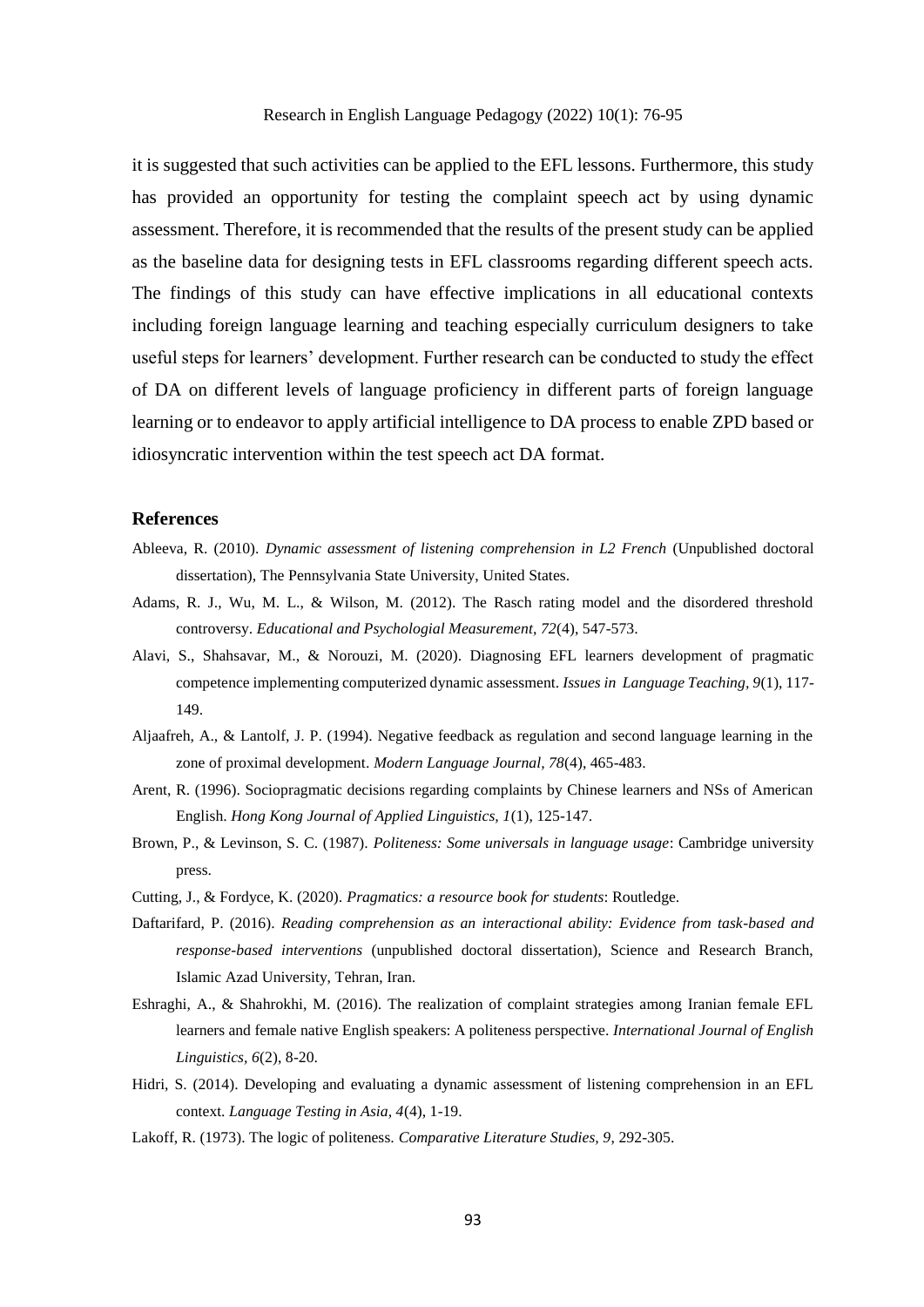- Lantolf, J. P. (2009). Dynamic assessment: The dialectic integration of instruction and assessment. *Language Teaching, 42*(3), 355-368.
- Lantolf, J. P., & Poehner, M. E. (2008). Dynamic assessment. In *Encyclopedia of language education* (pp. 273- 284). Cambridge University Press.
- Moradian, M., Asadi, M., & Azadbakht, Z. (2019). Effects of concurrent group dynamic assessment on Iranian EFL learners' pragmatic competence: A case of requests and refusals. *Journal of Research in Applied Linguistics, 10*(2), 106-135.
- Murphy, B., & Neu, J. (1996). My grade is too low: The speech act of complaining. In S. M. Gass & J. Neu (Eds.), *Speech acts across cultures: Challenges to communication in a second language* (pp. 191-216): Berlin.
- Nassaji, H., Kushki, A., & Rahimi, M. (2020). The differential diagnostic affordances of interventionist and interactionist dynamic assessment for L2 argumentative writing. *Language Sociocultural Theory, 7*(2), 151-175.
- Nassaji, H., & Swain, M. (2000). A Vygotskian perspective on corrective feedback in L2: The effect of random versus negotiated help on the learning of English articles. *Language awareness, 9*(1), 34-51.
- Olshtain, E., & Weinbach, L. (1987). Complaints: A study of speech act behavior among native and non-native speakers of Hebrew. In J. Verschueren & M. Bertucelli-Papi (Eds.), *The pragmatic perspective* (pp. 195-208). John Benjamins. (Reprinted from: Eds.).
- Olshtain, E., & Weinbach, L. (1993). Interlanguage features of the speech act of complaining. In G. Kasper & S. Blum-Kulka (Eds.), *Inerlanguage pragmatics* (pp. 108-122): Oxford University Press.
- Pakzadian, S. S., & Tajeddin, Z. (2014). Dynamic self-assessment: Is it an effective task for pragmatic development and metapragmatic awareness? *Procedia-Social Behavioral Sciences, 136*, 283-287.
- Piotrowska, M. (1987). *An investigation into the sociolinguistic competence of Hong Kong university students, with specific reference to making complains.* (Unpublished master's thesis), Hong Kong University, Hong Kong.
- Poehner, M. E. (2005). *Dynamic assessment of oral proficiency among advanced L2 learners of French*: The Pennsylvania State University.
- Sadeghi, K., & Khanahmadi, F. (2011). Dynamic assessment of L2 grammar of Iranian EFL learners: The role of mediated learning experience. . *International Journal of Academic Research, 3*, 931-936.
- Schaefer, J., & James, F. (1982). An examination of language as gesture in a play by Gertrude Stein. *Text Performance Quarterly, 3*(1), 1-14.
- Shahrokhi, M., & Jan, J. M. (2012). The realization of apology strategies among Persian males. *Procedia-Social Behavioral Sciences, 46*, 692-700.
- Sijtsma, K. (1993). Claasical and modern test theory with an eye toward learning potential testing. In J.H.M. Hamers, K. Sijtsma, & A. J. J. M. Ruijssenaars (Eds.), *Learning potential assessment: Theoretical, methodological and practical issues* 117-133: Swets & Zeitlinger.
- Spector, J. E. (1992). Predicting progress in beginning reading: Dynamic assessment of phonemic awareness. *Journal of educational psychology, 84*(3), 353.